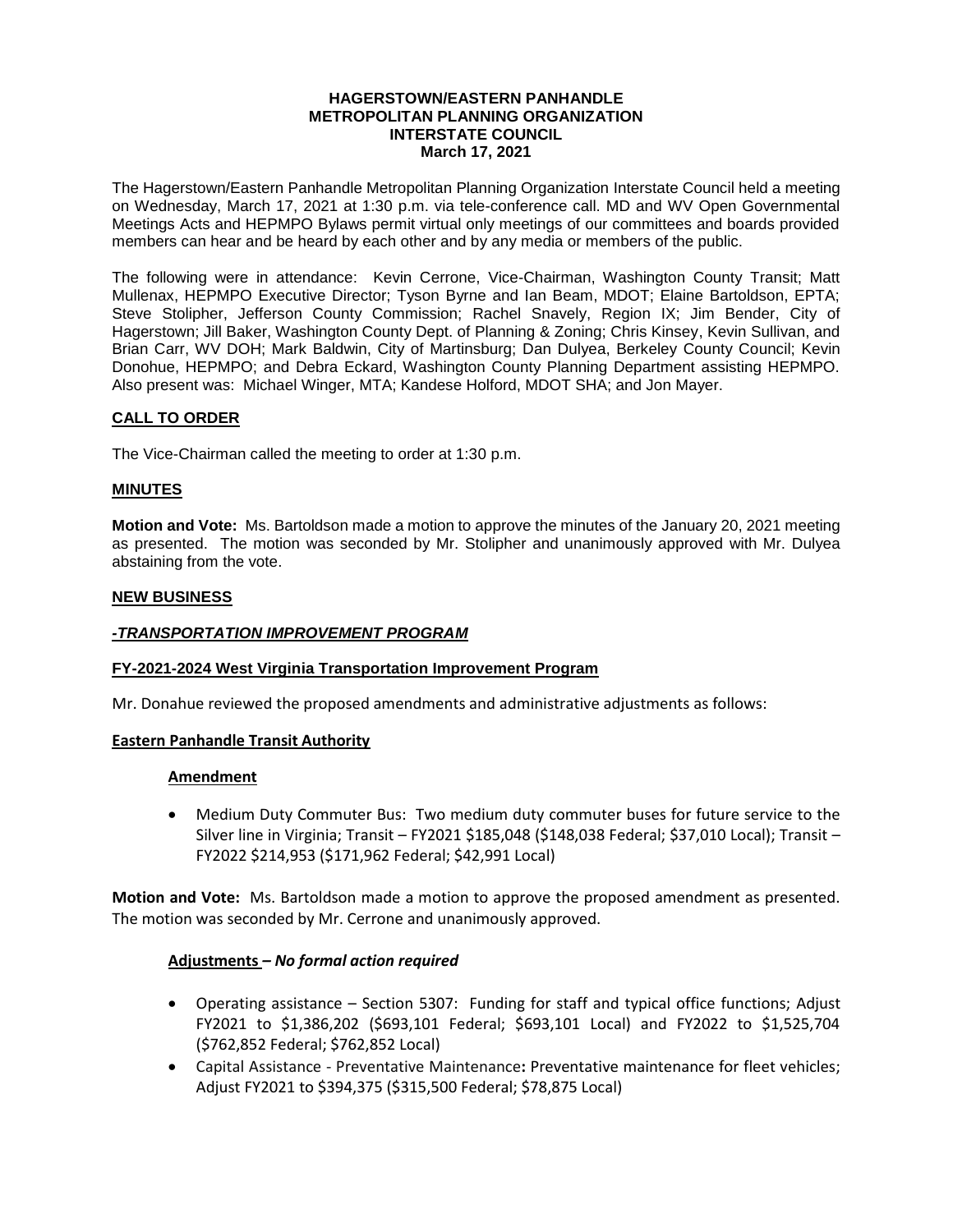- Capital Assistance Miscellaneous Equipment: Purchase of miscellaneous equipment for vehicle fleet; Add funding for FY2022 in the amount of \$97,205 (\$47,764 Federal; \$19,441 Local)
- Capital Assistance Section 5339: Bus Purchase program; Correct prior amounts to \$157,702 (\$126,162 Federal; \$31,540 Local) and FY 2021 to \$485,261 (\$388,209 Federal; \$97,052 Local)

# **West Virginia Department of Highways**

# **Adjustment –** *No formal action required*

 US 340 Rock Slide Investigation: Investigation and repair of land slide; Move ROW from FY 2021 to FY 2022 and adjust contribution to \$40,000 (Federal)

# **FY-2021-2024 Maryland Transportation Improvement Program**

Mr. Donahue reviewed the proposed administrative adjustment as follows:

# **Washington County Department of Engineering**

# **Adjustments –** *No Formal Action Required*

 Professional Boulevard Extended Phase 2: Construct new connector road; Move CON from FY 2020 to FY 2021 to updated total of \$3,895,000 (\$1,000,000 Federal; \$2,895,000 Local)

# **MDOT/MTA TRANSIT SAFETY PERFORMANCE MEASURES**

Mr. Michael Winger, Deputy Chief Safety Officer – Safety Management System of the Maryland Transit Administration gave a brief presentation. He noted that MDOT MTA is required to include safety performance targets in its Public Transportation Agency Safety Plan (PTASP). There are four categories in which safety performance measures must be established:

- Fatalities (total number of reportable fatalities and rate per total vehicle revenue miles by mode)
- Injuries (total number of reportable injuries and rate per total vehicle revenue miles by mode)
- Safety Events (total number of reportable events and rate per total vehicle revenue miles by mode)
- System Reliability (mean distance between major mechanical failures by mode)"

Mr. Winger noted that the focus in our area is commuter buses with 505 service. A target has been set with the commuter bus offices of 25,000 vehicle revenue miles between failures on commuter bus routes. This is a significant increase from last year's target of 15,000 vehicle revenue miles. He briefly described the methodology that is used for establishing new safety performance measures and challenges that are faced when reporting and collecting data. He noted that COVID-19 had a major impact on reporting last year's numbers to the State and setting this year's targets.

# *-LONG RANGE TRANSPORTATION PLAN*

# **MDOT SHA CONTEXT DRIVEN ACCESS AND MOBILITY FOR ALL USERS**

Ms. Kandese Holford, Assistant Chief and Statewide Bicycle and Pedestrian Coordinator with the Regional and Intermodal Planning Division for MDOT SHA was present and gave a brief presentation. She noted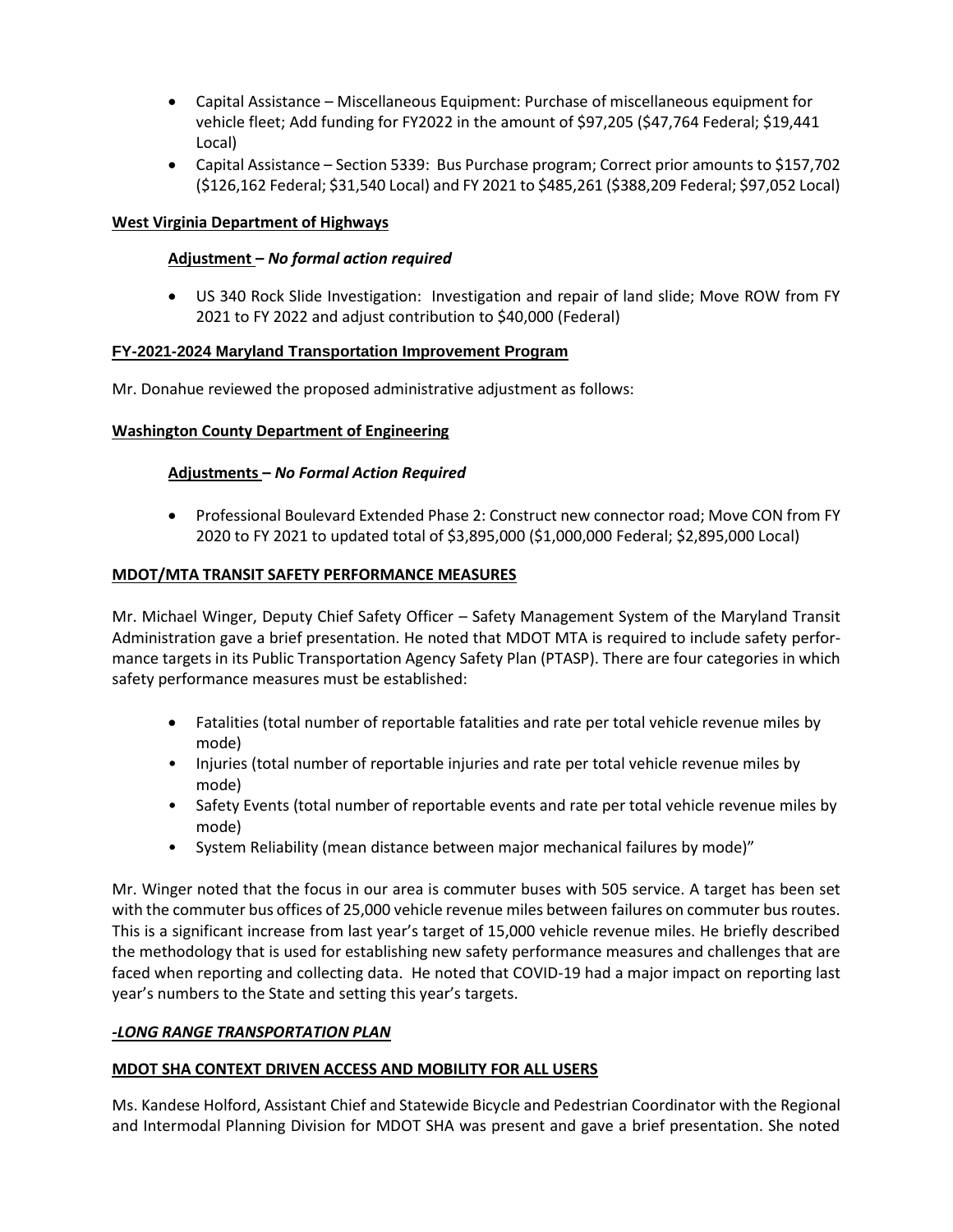that the Context Driven Access and Mobility Guide was released in 2019. This Guide established 6 contexts in the State of Maryland which include: Urban Core, Urban Center, Traditional Town Center, Suburban Activity Center, Suburban and Rural. These contexts help explain the relationship between how much you can access and how far you can go. Ms. Holford discussed proactive treatments that have been established and are being used around the State of Maryland. She briefly explained the process for developing the Public Safety Action Plan (PSAP), the goals that have been identified, and the next steps in the process, which will include public outreach and participation. The Plan should be finalized early in 2022.

# **Long Range Transportation Plan Update**

Mr. Mullenax reported that the MPO is in the process of updating its LRTP with a target completion date of July 1, 2022. The updated Plan, called Direction 2050, is scheduled for review and consideration in May 2022. A successful kick-off meeting was held with the Technical Advisory Committee (TAC) in late January. Approximately 39 people attended this meeting. Staff and the consultant are currently finalizing the Plan's goals and objectives, as well as developing a public project website. Staff is anticipating another meeting with the TAC in late April/early May to review the Existing Conditions Report, as well as conduct our first public meeting and on-line surveys.

# **Martinsburg Pike Corridor Vision Plan**

Mr. Mullenax explained that this is a corridor study on the Martinsburg Pike between University Drive and Alt 45 west of Shepherdstown. Included in the agenda packet is a linear map showing an analysis of injury crash locations along the corridor. A kick-off meeting was held with the Advisory Committee in February and a workshop and on-site visit will be held soon. We anticipate a public meeting on the draft plan sometime in June.

# **WV 51 West Washington Street Feasibility Study**

Mr. Mullenax stated that the MPO is partnering with WVDOT and the City of Charles Town on a feasibility study examining traffic safety and pedestrian mobility improvements along the WV 51 corridor. A map of the study corridor was included in the agenda packet. A stakeholder meeting as well as two field review meetings have been held. Staff is anticipating a public meeting to be held in April. The study should be completed in May. Mr. Donohue is working on an on-line story map that the City of Charles Town and the MPO will use to help communicate information to the public.

# **WV 9 Planning and Environmental Linkage Study**

Mr. Mullenax announced that a public workshop was held early in March to present six draft alternative corridors for a new WV 9 alignment between Martinsburg and Berkeley Springs. The public comment period is open until April 5<sup>th</sup>. Mr. Mullenax briefly reviewed the on-line MetroQuest survey. The next public meeting will be held virtually on May 11<sup>th</sup>. Completion of the study is expected by the end of June.

# *-ORGANIZATIONAL ADMINISTRATION*

# **Draft FY 2022 Unified Planning Work Program (UPWP)**

Ms. Baker presented the Draft FY 2022 UPWP. There are no significant changes from the previous year. The amounts shown are based upon several factors including estimated work hours, anticipated special studies, overhead, etc. Labor and consulting costs make up a large portion of the budget. There has been a slight increase in funding from WV and a slight decrease in funding from MD; however, there is not a significant difference in the overall budget.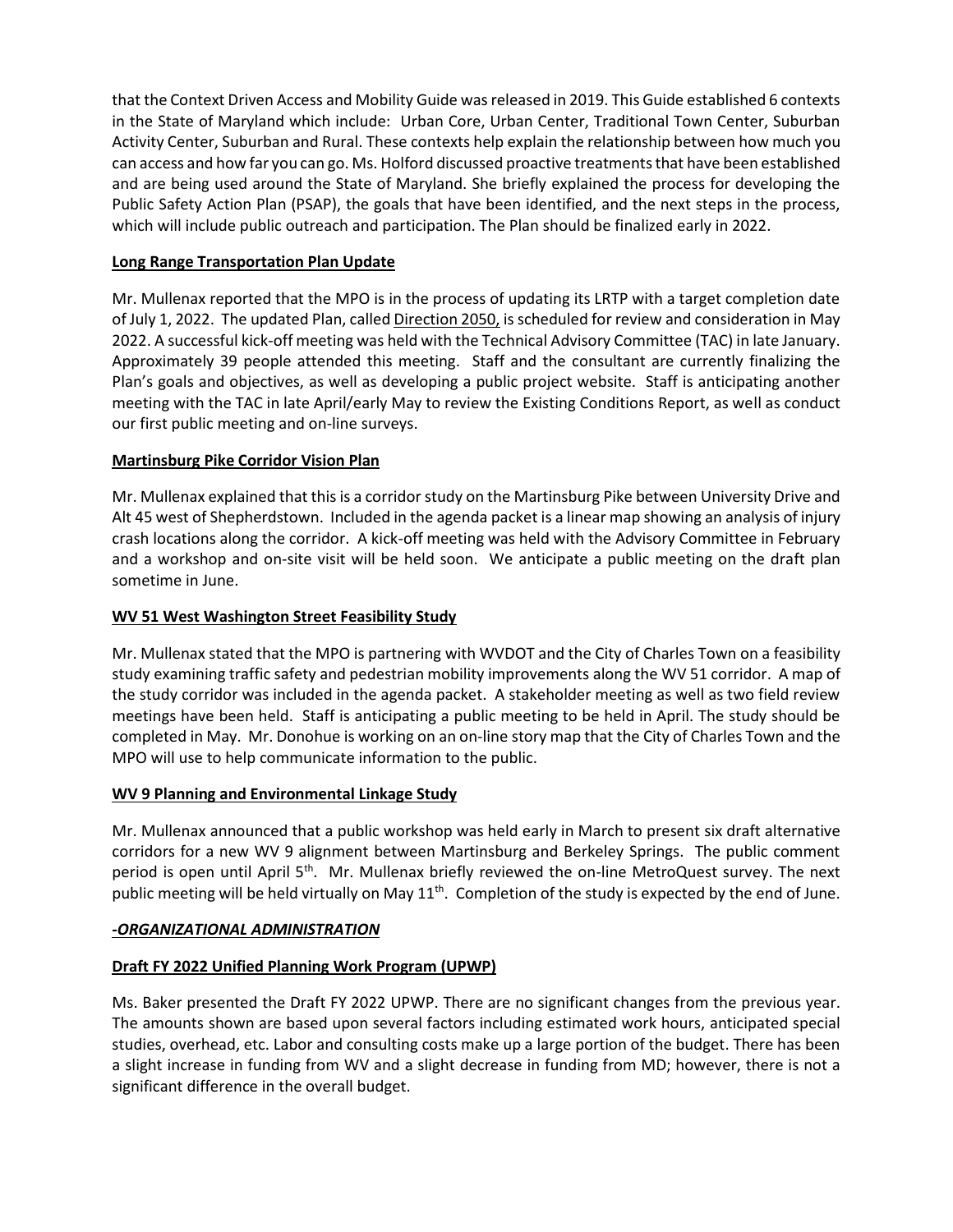Mr. Mullenax noted that funding for consulting services will include finalizing the LRTP, updating the 2019 Title VI Plan, and two special studies that include examining the feasibility of a mid-block crossing on Dual Highway in Hagerstown and identifying a TSMO strategy for I-81 in West Virginia.

The UPWP will be advertised to the public for review and copies will be located in the local libraries. We will adopt the FY 2022 UPWP at the May meeting.

# **Financial Status Update**

Ms. Baker gave a brief overview of the second and third quarter expenditures. Expenditures are lower this year than previous years due to the pandemic. There will be more expenditures in the third quarter for consulting services for the various projects we are currently working on and advertising due to upcoming public meetings.

Mr. Mullenax noted that the projects being performed by our on-call consultant were delayed because the contract was signed later than usual.

# **Urban Areas for 2020 Census Proposed Criteria**

Mr. Mullenax reported that the U.S. Census Bureau published a Federal Register notice that provides proposed criteria changes for defining urban areas based on the results of the 2020 Decennial Census. The Census Bureau is requesting comment on the proposed criteria by May 20<sup>th</sup>. The major change will be the urban area qualification. The US Census Bureau is proposing to change the minimum threshold of 2,500 persons by census block to a minimum threshold of 10,000 persons or 4,000 housing units. This change may impact future funding because it is directly tied to our urbanized population numbers. A copy of the FHWA's proposed timeline for release of the new urbanized areas, TMA designations, etc. was included in the agenda packet. Staff will continue to monitor this situation and provide updates as they become available. Mr. Mullenax believes that a Congestion Mitigation Process (CMP) will be included in the FY 2023 UPWP in case we become a TMA and need to produce one quickly.

Mr. Mullenax noted that the WV Association of MPOs, as well as the National AMPO are drafting letters to comment on the proposed changes.

# **Director's Report**

Mr. Mullenax gave a brief update on the following:

- Staff is providing assistance to the Washington County Engineering Department and the Greater Hagerstown Committee in preparing an I-81 FY2021 INFRA grant application for the I-81 widening project and Halfway Boulevard extension. Submittals are due on Friday.
- Maryland is in the process of updating its State Freight Plan. The State Freight Advisory Committee has been expanded to include one member from each MPO in Maryland. Mr. Mullenax is now serving on that Committee.
- Maryland is in the process of updating its Maryland State Transit Plan. Washington County lead all counties, including Baltimore and Baltimore County, in response rates to the survey released by the State of Maryland.
- Plans are being made for the WVDOT Annual Planning Conference in the Spring of 2022. The Conference will be held at the Clarion in Shepherdstown. The Conference was canceled last year due to the COVID-19 pandemic. The planning committee will be meeting later this week.